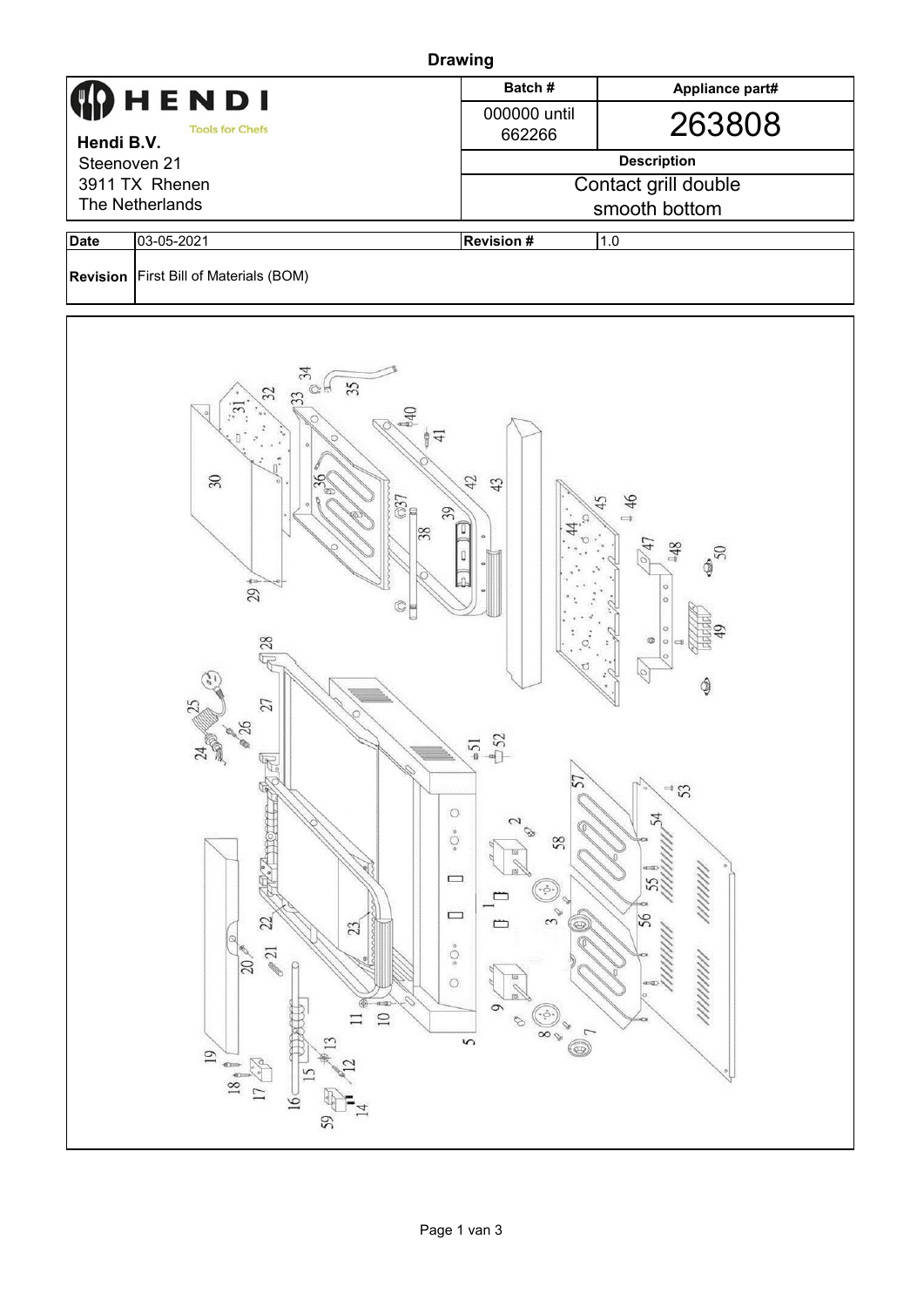## **Bill of materials (BOM)**

|                                      | HENDI                                                              |                  | Batch#                           | Appliance part#                        |                |  |
|--------------------------------------|--------------------------------------------------------------------|------------------|----------------------------------|----------------------------------------|----------------|--|
|                                      |                                                                    |                  | 000000 until                     |                                        |                |  |
| <b>Tools for Chefs</b><br>Hendi B.V. |                                                                    |                  | 662266                           | 263808                                 |                |  |
| Steenoven 21                         |                                                                    |                  | <b>Description</b>               |                                        |                |  |
| 3911 TX Rhenen                       |                                                                    |                  | Contact grill double             |                                        |                |  |
| The Netherlands                      |                                                                    |                  |                                  |                                        |                |  |
|                                      |                                                                    |                  |                                  | smooth bottom                          |                |  |
| <b>Date</b>                          | 03-05-2021                                                         | <b>Revision#</b> |                                  | 1.0                                    |                |  |
|                                      | <b>Revision</b> First Bill of Materials (BOM)                      |                  |                                  |                                        |                |  |
| Item                                 | <b>Description</b>                                                 | Part#            | Quantity                         | <b>Remark</b>                          | <b>Picture</b> |  |
| 1                                    | Switch                                                             | 902080           | 2                                |                                        |                |  |
| 2                                    | <b>Heating indicator</b>                                           | 912003           | 2                                |                                        |                |  |
| 3                                    | Crosshead screw                                                    | n/a              | 4                                |                                        |                |  |
| 5                                    | Housing                                                            | n/a              | 1                                |                                        |                |  |
| $\overline{7}$                       | Knob thermostat                                                    | 904411           | 2                                | Incl item 7;8                          |                |  |
| 8<br>9                               | Base plate with dail<br>Thermostat                                 | nss<br>902011    | 2<br>2                           |                                        |                |  |
| 10                                   | Inner hexagon screw                                                | n/a              | 4                                |                                        |                |  |
| 11                                   | Washer                                                             | n/a              | 4                                |                                        |                |  |
| 12                                   | Inner hexagon screw                                                | 902202           | $\overline{2}$                   | Incl item 12;13                        |                |  |
| 13                                   | Washer                                                             | nss              | $\overline{2}$                   | Available as 902202                    |                |  |
| 14                                   | Tension spring for brake shoe                                      | nss              | 4                                | Available as 902097                    |                |  |
| 15                                   | <b>Torsion spring</b>                                              | 901908           | $\overline{2}$                   |                                        |                |  |
| 16                                   | <b>Back axle</b>                                                   | 912195           | 2                                |                                        |                |  |
| 17                                   | Brake shoe complete set                                            | 902097           | $\overline{2}$                   | Incl item 14;17;18;59                  |                |  |
| 18                                   | Inner hexagon screw                                                | nss              | 4                                | Available as 902097                    |                |  |
| 19<br>20                             | Back upper cover<br>Crosshead screw                                | 912218           | 2<br>2                           | Incl item 19;20<br>Available as 912218 |                |  |
| $\overline{21}$                      | Locking pin                                                        | nss<br>902240    | $\overline{2}$                   |                                        |                |  |
| $\overline{22}$                      | Wire tube for left upper element                                   | n/a              | 1                                |                                        |                |  |
| $\overline{23}$                      | Upper grill plate (left side)                                      | n/a              | 1                                |                                        |                |  |
| $\overline{24}$                      | Cordinlet with retention                                           | 912201           | 1                                |                                        |                |  |
| 25                                   | Powercord                                                          | 912027           | $\mathbf{1}$                     |                                        |                |  |
| 26                                   | Earth bonding screw for powercord                                  | n/a              | $\mathbf{1}$                     |                                        |                |  |
| 28                                   | Bottom grill plate                                                 | n/a              | 1                                |                                        |                |  |
| 30                                   | Housing cover upper element                                        | n/a              | $\overline{2}$                   |                                        |                |  |
| $\overline{31}$                      | Isolation upper element<br>Heating element cover upper grill plate | n/a              | $\overline{2}$<br>$\overline{2}$ |                                        |                |  |
| 32<br>33                             | Upper grill plate (right side)                                     | n/a<br>n/a       | $\mathbf{1}$                     |                                        |                |  |
| 34                                   | Spring clamp for wire guide tube                                   | n/a              | $\overline{2}$                   |                                        |                |  |
| 35                                   | Wire tube for right upper element                                  | n/a              | $\mathbf{1}$                     |                                        |                |  |
| 36                                   | <b>Upper element</b>                                               | 904503           | $\overline{2}$                   |                                        |                |  |
| $\overline{37}$                      | Spring clamp for upper axle                                        | n/a              | 4                                |                                        |                |  |
| 38                                   | <b>Upper axle</b>                                                  | n/a              | $\overline{2}$                   |                                        |                |  |
| 39                                   | Handle cover                                                       | 912249           | $\overline{2}$                   |                                        |                |  |
| 40                                   | Inner hexagon screw                                                | nss              | $\overline{4}$                   | Available as 912157                    |                |  |
| 41                                   | Inner hexagon screw                                                | nss              | $\overline{4}$                   | Available as 912157                    |                |  |
| 42                                   | Frame of handle                                                    | 912157           | $\overline{2}$                   | Incl item 40;41;42                     |                |  |
| 43<br>44                             | Oil drip tray<br><b>Isolation lower element</b>                    | 263983<br>n/a    | $\mathbf{1}$<br>1                |                                        |                |  |
| 45                                   | Lower cover plate                                                  | n/a              | 1                                |                                        |                |  |
| 47                                   | Bracket for terminal                                               | n/a              | 1                                |                                        |                |  |
| 48                                   | Crosshead screw                                                    | n/a              | $\overline{2}$                   |                                        |                |  |
| 49                                   | <b>Terminal block</b>                                              | 912270           | 1                                |                                        |                |  |
| 50                                   | <b>Hi-limiter</b>                                                  | 902004           | 2                                |                                        |                |  |
| 51                                   | Hexagon screw                                                      | nss              | 4                                | Available as 912058                    |                |  |
| 52                                   | Apliance foot                                                      | 912058           | $\overline{4}$                   | Incl item 51;52                        |                |  |
| 54                                   | Bottom plate                                                       | 912256           | $\mathbf{1}$                     |                                        |                |  |
| 55                                   | Inner hexagon screw                                                | n/a              | 4                                |                                        |                |  |
| 56                                   | Lower heating element                                              | 904510           | 1                                |                                        |                |  |
| 57<br>59                             | Heating element cover lower grill plate                            | n/a              | $\overline{2}$<br>$\overline{2}$ |                                        |                |  |
|                                      | Lower brake shoe                                                   | nss              |                                  | Available as 902097                    |                |  |
| n/a                                  | -> not available                                                   |                  | nss                              | -> not sold separately                 |                |  |